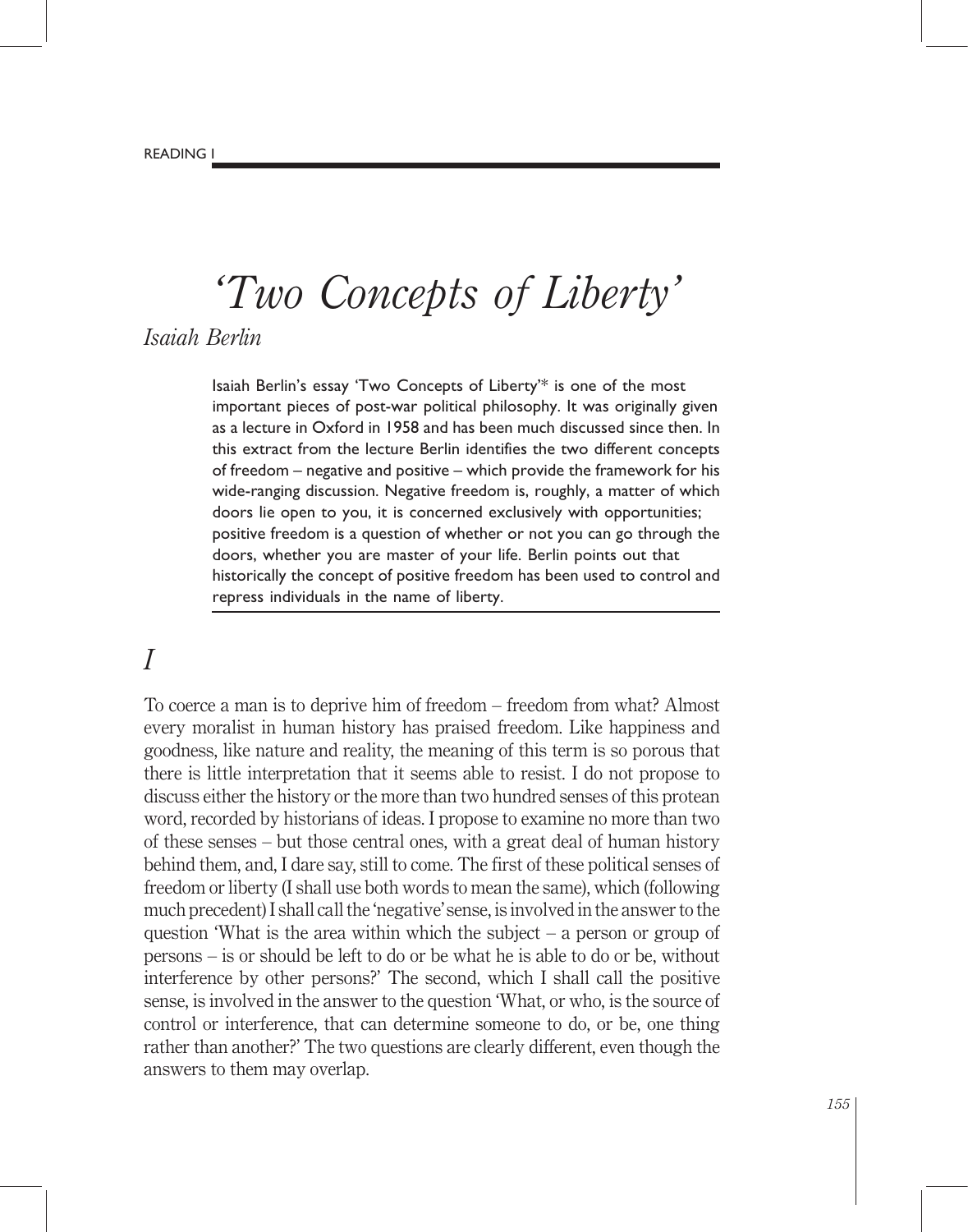### The notion of 'negative' freedom

I am normally said to be free to the degree to which no human being interferes with my activity. Political liberty in this sense is simply the areawithin which a man can act unobstructed by others. If I am prevented by other persons from doing what I could otherwise do,Iam to that degree unfree; and if this area is contracted by other men beyond a certain minimum, I can be described as being coerced, or, it may be, enslaved. Coercion is not, however, a term that covers every form of inability. If I say that I am unable to jump more than ten feet in the air, or cannot read because I am blind, or cannot understand the darker pages of Hegel, it would be eccentric to say that I am to that degree enslaved or coerced. Coercion implies the deliberate interference of other human beings within the area in which I could otherwise act. You lack political liberty or freedom only if you are prevented from attaining a goal by human beings.<sup>1</sup> Mere incapacity to attain a goal is not lack of political freedom.<sup>2</sup> This is brought out by the use of such modern expressions as 'economic freedom' and its counterpart, 'economic slavery'. It is argued, very plausibly, that if a man is too poor to afford something on which there is no legal ban – a loaf of bread, a journey round the world, recourse to the law courts – he is as little free to have it as he would be if it were forbidden him by Law. If my poverty were a kind of disease, which prevented me from buying bread or paying for the journey round the world, or getting my case heard, as lameness prevents me from running, this inability would not naturally be described as a lack of freedom, least of all political freedom. It is only because I believe that my inability to get a given thing is due to the fact that other human beings have made arrangements whereby I am, whereas others are not, prevented from having enough money with which to pay for it, that I think myself a victim of coercion or slavery. In other words, this use of the term depends on a particular social and economic theory about the causes of my poverty or weakness. If my lack of material means is due to my lack of mental or physical capacity, then I begin to speak of being deprived of freedom (and not simply of poverty) only if I accept the theory.<sup>3</sup> If, in addition, I believe that I am being kept in want by a specific arrangement which I consider unjust or unfair, I speak of economic slavery or oppression. 'The nature of things does not madden us, only ill will does', said Rousseau. The criterion of oppression is the part that I believe to be played by other human beings, directly or indirectly, with or without the intention of doing so, in frustrating my wishes. By being free in this sense I mean not being interfered with by others. The wider the area of noninterference the wider my freedom.

This is what the classical English political philosophers meant when they used this word. <sup>4</sup> They disagreed about how wide the area could or should be.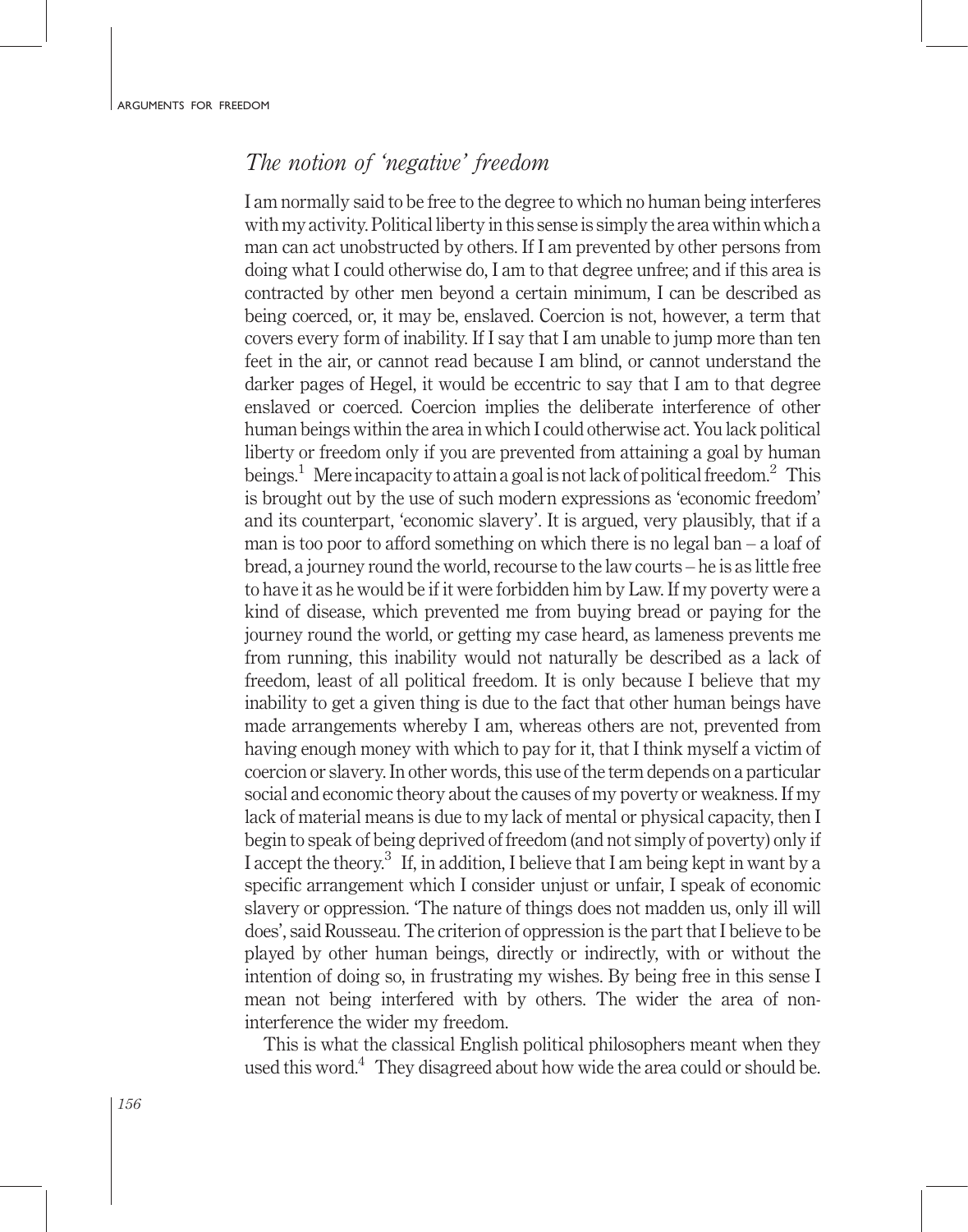They supposed that it could not, as things were, be unlimited, because if it were, it would entail a state in which all men could boundlessly interfere with all other men; and this kind of 'natural' freedom would lead to social chaos in which men's minimum needs would not be satisfied; or else the liberties of the weak would be suppressed by the strong. Because they perceived that human purposes and activities do not automatically harmonize with one another; and, because (whatever their official doctrines) they put high value on other goals, such as justice, or happiness, or culture, or security, or varying degrees of equality, they were prepared to curtail freedom in the interests of other values and, indeed, of freedom itself. For, without this, it was impossible to create the kind of association that they thought desirable. Consequently, it is assumed by these thinkers that the area of men's free action must be limited by law. But equally it is assumed, especially by such libertarians as Locke and Mill in England, and Constant and Tocqueville in France, that there ought to exist a certain minimum area of personal freedom which must on no account be violated; for if it is overstepped, the individual will find himself in an area too narrow for even that minimum development of his natural faculties which alone makes it possible to pursue, and even to conceive, the various ends which men hold good or right or sacred. It follows that a frontier must be drawn between the area of private life and that of public authority. Where it is to be drawn is a matter of argument, indeed of haggling. Men are largely interdependent, and no man's activity is so completely private as never to obstruct the lives of others in any way. 'Freedom for the pike is death for the minnows'; the liberty of some must depend on the restraint of others.<sup>5</sup> Still, a practical compromise has to be found.

Philosophers with an optimistic view of human nature, and a belief in the possibility of harmonizing human interest, such as Locke or Adam Smith and, in some moods, Mill, believed that social harmony and progress were compatible with reserving a large area for private life over which neither the state nor any other authority must be allowed to trespass. Hobbes, and those who agreed with him, especially conservative or reactionary thinkers, argued that if men were to be prevented from destroying one another, and making social life a jungle or a wilderness, greater safeguards must be instituted to keep them in their places, and wished correspondingly to increase the area of centralized control, and decrease that of the individual. But both sides agreed that some portion of human existence must remain independent of the sphere of social control. To invade that preserve, however small, would be despotism. Themost eloquent of all defenders of freedomand privacy, Benjamin Constant, who had not forgotten the Jacobin dictatorship, declared that at the very least the liberty of religion, opinion, expression, property, must be guaranteed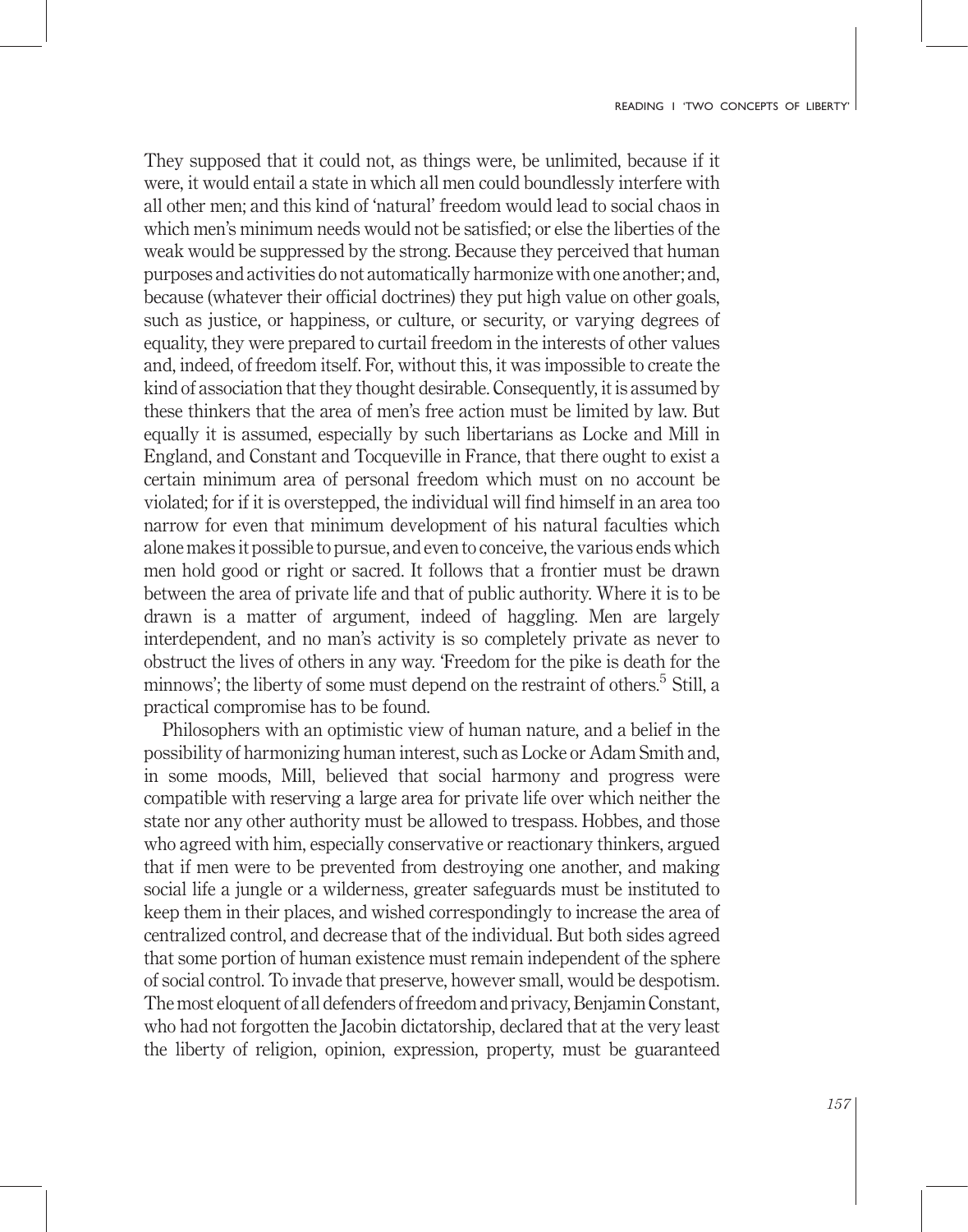against arbitrary invasion. Jefferson, Burke, Paine, Mill, compiled different catalogues of individual liberties, but the argument for keeping authority at bay is always substantially the same. We must preserve a minimum area of personal freedom if we are not to 'degrade or deny our nature'. We cannot remain absolutely free, and must give up some of our liberty to preserve the rest. But total self-surrender is self-defeating. What then must the minimum be? That which a man cannot give up without offending against the essence of his human nature. What is this essence? What are the standards which it entails? This has been, and perhaps always will be, a matter of infinite debate. But whatever the principle in terms of which the area of non-interference is to be drawn, whether it is that of natural law or natural rights, or of utility or the pronouncements of a categorical imperative, or the sanctity of the social contract, or any other concept with which men have sought to clarify and justify their convictions, liberty in this sense means liberty from: absence of interference beyond the shifting, but always recognizable, frontier. 'The only freedom which deserves the name is that of pursuing our own good in our own way', said the most celebrated of its champions. If this is so, is compulsion ever justified? Mill had no doubt that it was. Since justice demands that all individuals be entitled to a minimum of freedom, all other individuals were of necessity to be restrained, if need be by force, from depriving anyone of it. Indeed, the whole function of law was the prevention of just such collisions: the state was reduced to what Lassalle contemptuously described as the functions of a night-watchman or traffic policeman.

What made the protection of individual liberty so sacred to Mill? In his famous essay he declares that unless men are left to live as they wish 'in the path which merely concerns themselves', civilization cannot advance; the truth will not, for lack of a free market in ideas, come to light; there will be no scope for spontaneity, originality, genius, for mental energy, for moral courage. Society will be crushed by the weight of 'collective mediocrity'. Whatever is rich and diversified will be crushed by the weight of custom, by men's constant tendency to conformity, which breeds only 'withered capacities', 'pinched and hidebound', 'cramped and warped' human beings. 'Pagan self-assertion is as worthy as Christian self-denial.' 'All the errors which a man is likely to commit against advice and warning are far outweighed by the evil of allowing others to constrain him to what they deem is good.' The defence of liberty consists in the 'negative' goal of warding off interference. To threaten a man with persecution unless he submits to a life in which he exercises no choices of his goals; to block before him every door but one, no matter how noble the prospect upon which it opens, or how benevolent the motives of those who arrange this, is to sin against the truth that he is a man, a being with a life of his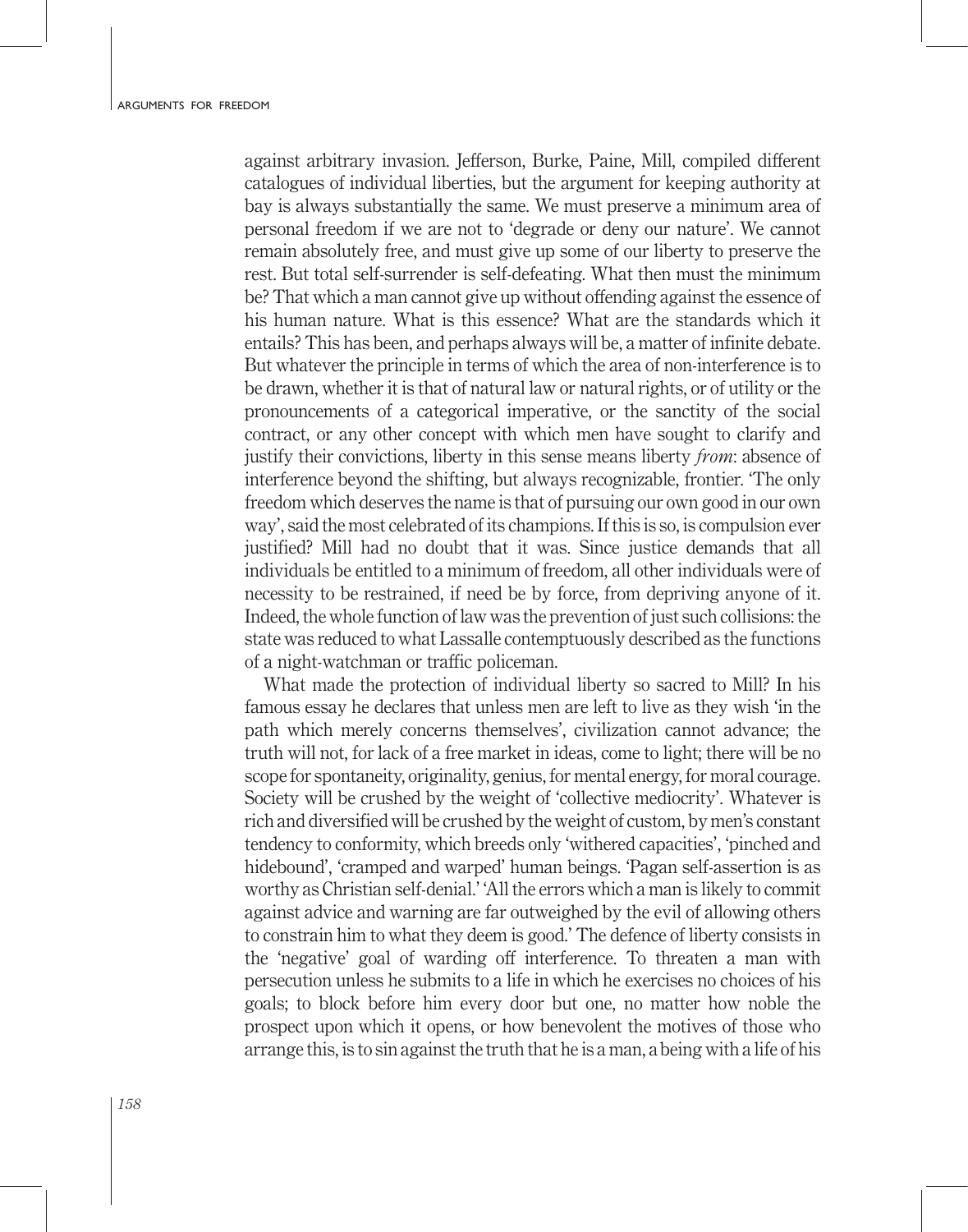own to live. This is liberty as it has been conceived by liberals in the modern world from the days of Erasmus (some would say of Occam) to our own. Every plea for civil liberties and individual rights, every protest against exploitation and humiliation, against the encroachment of public authority, or the mass hypnosis of custom or organized propaganda, springs from this individualistic, and much disputed, conception of man.

Three facts about this position may be noted. In the first place Mill confuses two distinct notions. One is that all coercion is, in so far as it frustrates human desires, bad as such, although it may have to be applied to prevent other, greater evils; while non-interference, which is the opposite of coercion, is good as such, although it is not the only good. This is the 'negative' conception of liberty in its classical form. The other is that men should seek to discover the truth, or to develop a certain type of character of which Mill approved – fearless, original, imaginative, independent, non-conforming to the point of eccentricity, and so on – and that truth can be found, and such character can be bred, only in conditions of freedom. Both these are liberal views, but they are not identical, and the connection between them is, at best, empirical. No one would argue that truth or freedom of self-expression could flourish where dogma crushes all thought. But the evidence of history tends to show (as, indeed, was argued by James Stephen in his formidable attack on Mill in his Liberty, Equality, Fraternity) that integrity, love of truth and fiery individualism grow at least as often in severely disciplined communities among, for example, the puritan Calvinists of Scotland or New England, or under military discipline, as in more tolerant or indifferent societies; and if this is so accepted, Mill's argument for liberty as a necessary condition for the growth of human genius falls to the ground. If his two goals proved incompatible, Mill would be faced with a cruel dilemma, quite apart from the further difficulties created by the inconsistency of his doctrines with strict utilitarianism, even in his own humane version of it. $\frac{6}{5}$ 

In the second place, the doctrine is comparatively modern. There seems to be scarcely any discussion of individual liberty as a conscious political ideal (as opposed to its actual existence) in the ancient world. Condorcet has already remarked that the notion of individual rights is absent from the legal conceptions of the Romans and Greeks; this seems to hold equally of the Jewish, Chinese, and all other ancient civilizations that have since come to light.<sup>7</sup> The domination of this ideal has been the exception rather than the rule, even in the recent history of the West. Nor has liberty in this sense often formed a rallying cry for the great masses of mankind. The desire not to be impinged upon, to be left to oneself, has been a mark of high civilization both on the part of individuals and communities. The sense of privacy itself, of the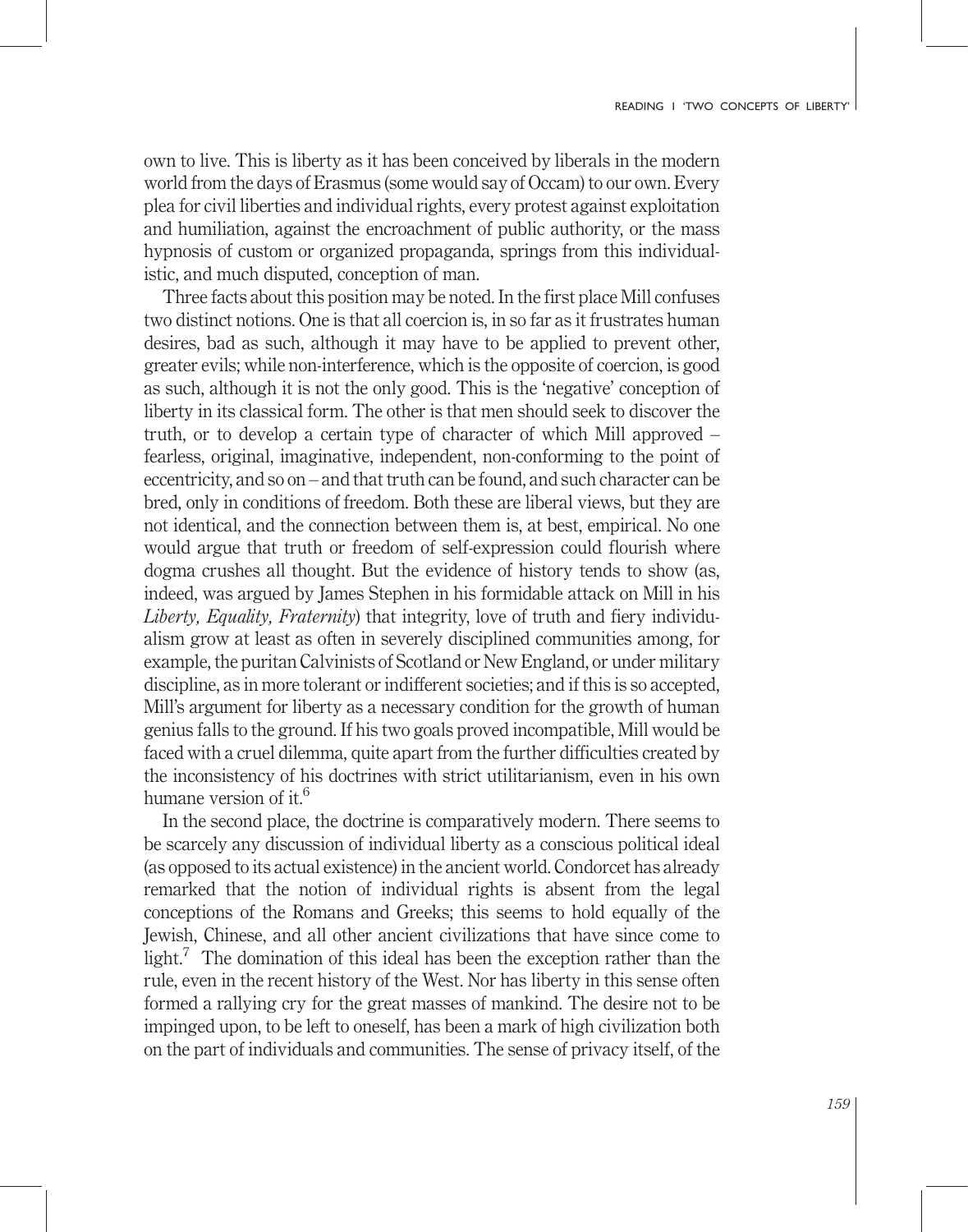area of personal relationships as something sacred in its own right, derives from a conception of freedom which, for all its religious roots, is scarcely older, in its developed state, than the Renaissance or the Reformation.<sup>8</sup> Yet its decline would mark the death of a civilization, of an entire moral outlook.

The third characteristic of this notion of liberty is of greater importance. It is that liberty in this sense is not incompatible with some kinds of autocracy, or at any rate with the absence of self-government. Liberty in this sense is principally concerned with the area of control, not with its source. Just as a democracy may, in fact, deprive the individual citizen of a great many liberties which he might have in some other form of society, so it is perfectly conceivable that a liberal-minded despot would allow his subjects a large measure of personal freedom. The despot who leaves his subjects a wide area of liberty may be unjust, or encourage the wildest inequalities, care little for order, or virtue, or knowledge, but provided he does not curb their liberty, or at least curbs it less than many other regimes, he meets with Mill's specification.<sup>9</sup> Freedom in this sense is not, at any rate logically, connected with democracy or self-government. Self-government may, on the whole, provide a better guarantee of the preservation of civil liberties than other regimes, and has been defended as such by libertarians. But there is no necessary connection between individual liberty and democratic rule. The answer to the question 'Who governs me?' is logically distinct from the question 'How far does government interfere with me?' It is in this difference that the great contrast between the two concepts of negative and positive liberty, in the end, consists.<sup>10</sup> For the 'positive' sense of liberty comes to light if we try to answer the question, not 'What am I free to do or be?', but 'By whom am I ruled?' or 'Who is to say what I am, and what I am not, to be or do?' The connection between democracy and individual liberty is a good deal more tenuous than it seemed to many advocates of both. The desire to be governed by myself, or at any rate to participate in the process by which mylife is to be a controlled, may be as deep a wish as that of a free area for action, and perhaps historically older. But it is not a desire for the same thing. So different is it, indeed, as to have led in the end to the great clash of ideologies that dominates our world. For it is this – the 'positive' conception of liberty: not freedom from, but freedom to – which the adherents of the 'negative' notion represent as being, at times, no better than a specious disguise for brutal tyranny.

#### The notion of positive freedom

The 'positive' sense of the word 'liberty' derives from the wish on the part of the individual to be his own master. I wish my life and decisions to depend on myself, not on external forces of whatever kind. I wish to be the instrument of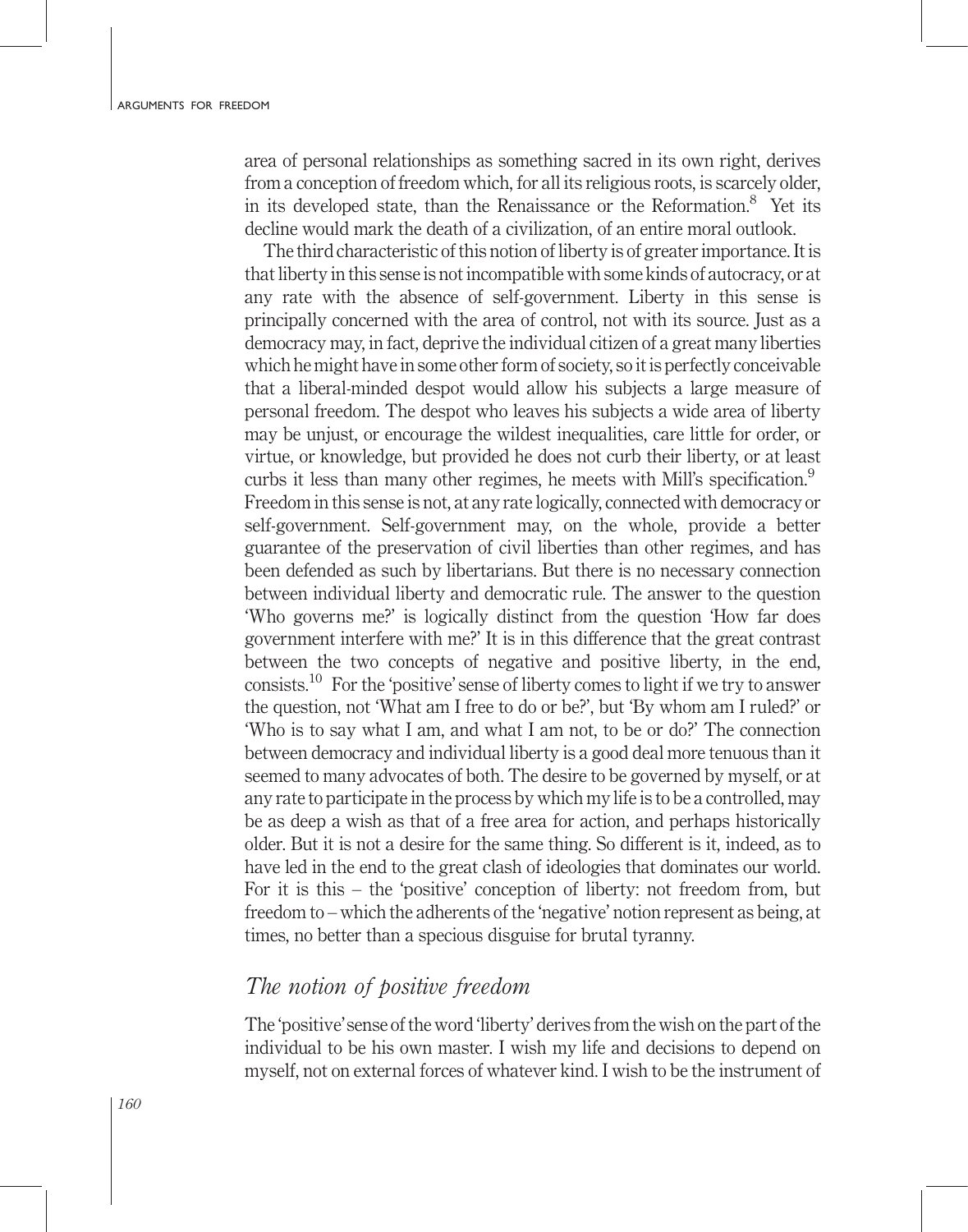myown, not of other men's acts of will.I wish to be a subject, not an object; to be moved by reasons, by conscious purposes which are my own, not by causes which affect me, as it were, from outside. I wish to be somebody, not nobody; a doer – deciding, not being decided for, self-directed and not acted upon by external nature or by other men as if I were a thing, or an animal, or a slave incapable of playing a human role, that is, of conceiving goals and policies of my own and realizing them.This is at least part of what I mean when I say that I am rational, and that it is my reason that distinguishes me as a human being from the rest of the world. I wish, above all, to be conscious of myself as a thinking, willing, active being, bearing responsibility for his choices and able to explain them by reference to his own ideas and purposes. I feel free to the degree that I believe this to be true, and enslaved to the degree that I am made to realize that it is not.

The freedom which consists in being one's own master, and the freedom which consists in not being prevented from choosing as I do by other men, may, on the face of it, seem concepts at no great logical distance fromeach other – no more than negative and positive ways of saying the same thing. Yet the 'positive' and 'negative' notions of freedom historically developed in divergent directions not always by logically reputable steps, until, in the end, they came into direct conflict with each other.

One way of making this clear is in terms of the independent momentum which the, initially perhaps quite harmless, metaphor of self-mastery acquired. 'I am my own master'; 'I am slave to no man'; but may I not (as, for instance, T. H. Green is always saying) be a slave to nature? Or to my own 'unbridled' passions? Are these not so many species of the identical genus 'slave' – some political or legal, others moral or spiritual?Have not men had the experience of liberating themselves from spiritual slavery, or slavery to nature, and do they not in the course of it become aware, on the one hand, of a self which dominates, and, on the other, of something in them which is brought to heel? This dominant self is then variously identified with reason, with my 'higher nature', with the self which calculates and aims at what will satisfy itin the long run, with my 'real', or 'ideal', or 'autonomous' self, or with my self 'at its best'; which is then contrasted with irrational impulse, uncontrolled desires, my 'lower' nature, the pursuit of immediate pleasures, my 'empirical' or 'heteronomous' self, swept by every gust of desire and passion, needing to be rigidly disciplined if it is ever to rise to the full height of its 'real' nature. Presently the two selves may be represented as divided by an even larger gap: the real self may be conceived as something wider than the individual (as the term is normally understood), as a social 'whole' of which the individual is an element or aspect: a tribe, a race, a church, a state, the great societyof the living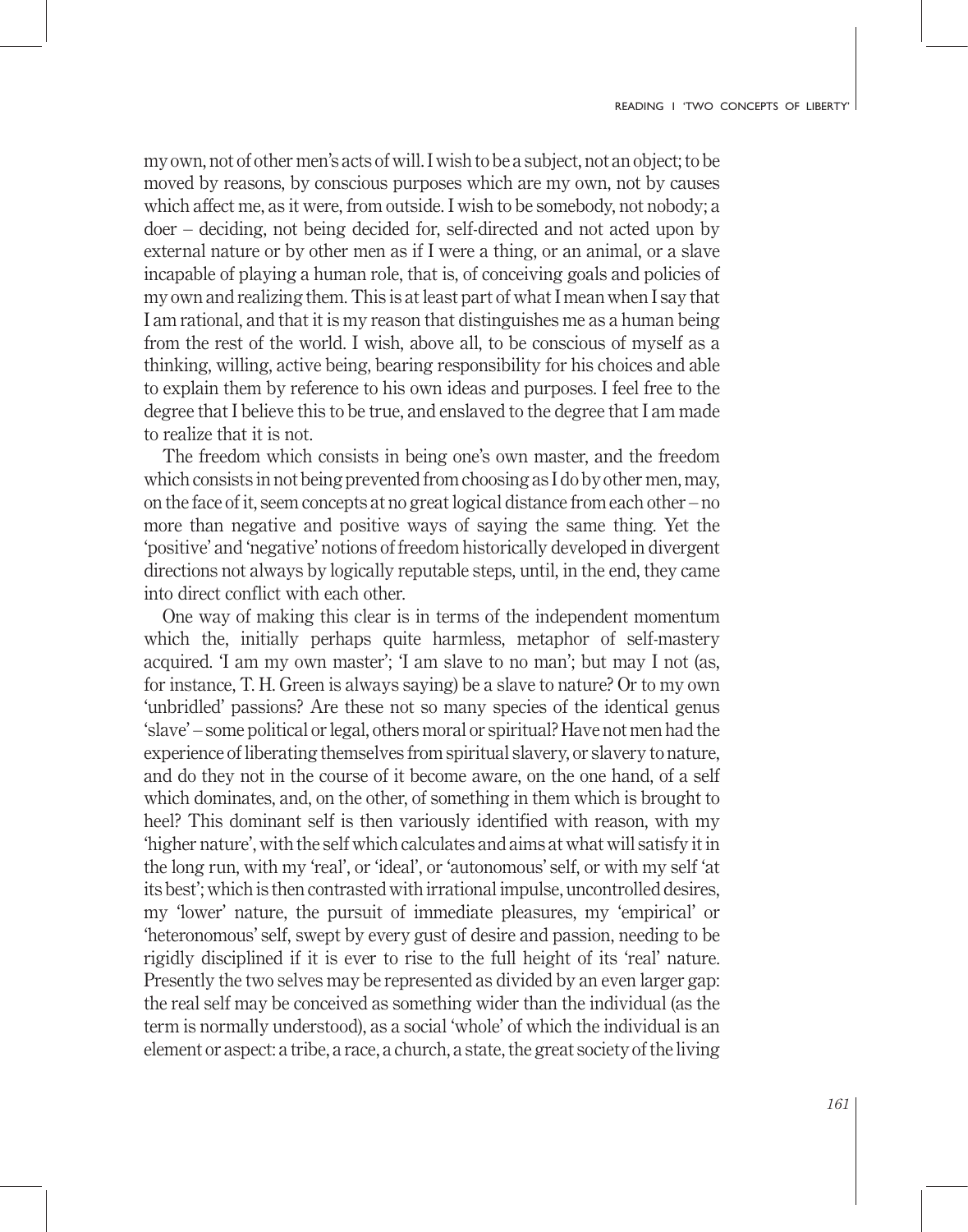and the dead and the yet unborn. This entity is then identified as being the 'true' self which, by imposing its collective, or 'organic', single will upon its recalcitrant 'members', achieves its own, and, therefore, their, 'higher' freedom. The perils of using organic metaphors to justify the coercion of some men by others in order to raise them to a 'higher' level of freedom have often been pointed out. But what gives such plausibility as it has to this kind of language is that we recognize that it is possible, and at times justifiable, to coerce men in the name of some goal (let us say, justice or public health) which they would, if they were more enlightened, themselves pursue, but do not, because they are blind or ignorant or corrupt. This renders it easy for me to conceive of myself as coercing others for their own sake, in their, not my, interest. I am then claiming thatI know what they truly need better than they know it themselves. What, at most, this entails is that they would not resist me if they were rational, and as wise as I, and understood their interests as I do. But I may go on to claim a good deal more than this. I may declare that they are actually aiming at what in their benighted state they consciously resist, because there exists within them an occult entity – their latent rational will, or their 'true' purpose – and that this entity, although it is belied by all that they overtly feel and do and say, is their 'real' self, of which the poor empirical self in space and time may know nothing or little; and that this inner spirit is the only self that deserves to have its wishes taken into account.<sup>11</sup> Once I take this view, I am in a position to ignore the actual wishes of men or societies, to bully, oppress, torture them in the name, and on behalf, of their 'real' selves, in the secure knowledge that whatever is the true goal of man (happiness, fulfilment of duty, wisdom, a just society, self-fulfilment) must be identical with his freedom – the free choice of his 'true', albeit submerged and inarticulate, self.

This paradox has been often exposed. It is one thing to say that I know what is good for X, while he himself does not and even to ignore his wishes for its – and his – sake; and a very different one to say that he has eo ipso chosen it, not indeed consciously, not as he seems in everydaylife, but in his role as a rational self which his empirical self may not know – the 'real' self which discerns the good, and cannot help choosing it once it is revealed. This monstrous impersonation, which consists in equating what  $X$  would choose if he were something he is not, or at least not yet, with what  $X$  actually seeks and chooses, is at the heart of all political theories of self-realization. It is one thing to say that I may be coerced for my own good which I am too blind to see: this may, on occasion, be for my benefit; indeed it may enlarge the scope of my liberty; it is another to say that if it is my good, then I am not being coerced, for I have willed it, whether I know this or not, and am free – or 'truly' free – even while my poor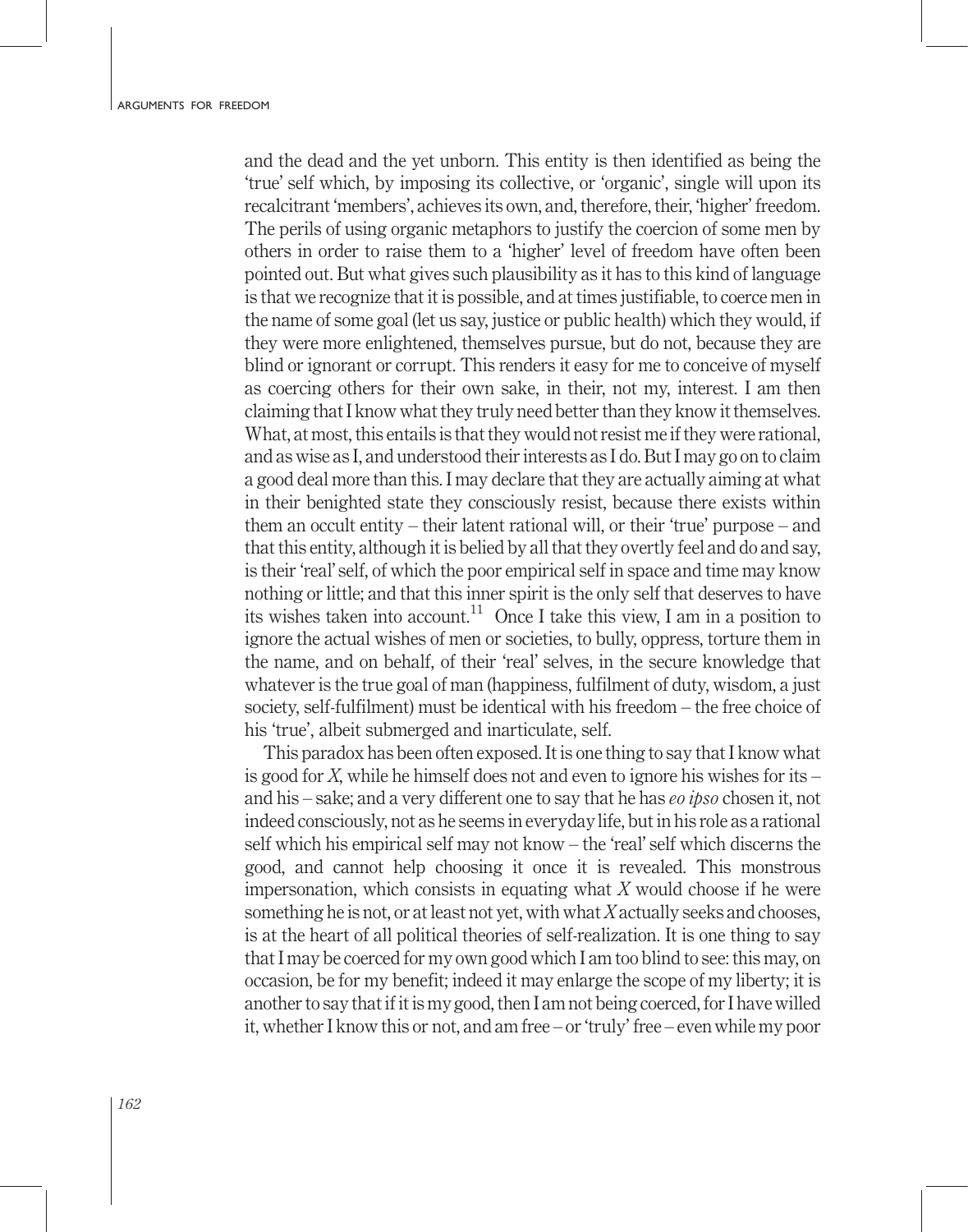earthly body and foolish mind bitterly reject it, and struggle against those who seek however benevolently to impose it, with the greatest desperation.

This magical transformation, or sleight of hand (for which William James so justly mocked the Hegelians), can no doubt be perpetrated just as easily with the 'negative' concept of freedom, where the self that should not be interfered with is no longer the individual with his actual wishes and needs as they are normally conceived, but the 'real' man within, identified with the pursuit of some ideal purpose not dreamed of by his empirical self. And, as in the case of the 'positively' free self, this entity may be inflated into some super-personal entity – a state, a class, a nation, or the march of history itself, regarded as a more 'real' subject of attributes than the empirical self. But the 'positive' conception of freedom as self-mastery, with its suggestion of a man divided against himself, has, in fact, and as a matter of the history of doctrines and of practice, lent itself more easily to this splitting of personality into two: the transcendent, dominant controller, and the empirical bundle of desires and passions to be disciplined and brought to heel. This demonstrates (if demonstration of so obvious a truth is needed) that the conception of freedom directly derives from the view that is taken of what constitutes a self, a person, a man. Enough manipulation with the definition of man, and freedom can be made to mean whatever the manipulator wishes. Recent history has made it only too clear that the issue is not merely academic.

#### **Notes**

\* This version of the essay is from A. Quinton (ed.) Political Philosophy, Oxford University Press, Oxford Readings in Philosophy, 1967, pp.141–52. The quotations from 'Two Concepts of Liberty' in the main text sometimes have a slightly different wording from this version of the essay.

<sup>1</sup> I do not, of course, mean to imply the truth of the converse.

 $2$  Helvétius made this point very clearly: 'The free man is the man who is not in irons, nor imprisoned in a gaol, nor terrorized like a slave by the fear of punishment ... it is not lack of freedom not to fly like an eagle or swim like a whale.'

<sup>3</sup> The Marxist conceptions of social laws is, of course, the best-known version of this theory, but it forms a large element in some Christian and utilitarian, and all socialist, doctrines.

<sup>4</sup> 'A free man', said Hobbes, 'is he that ... is not hindered to do what he hath the will to do.' Law is always a 'fetter', even if it protects you from being bound in chains that are heavier than those of the law, say, arbitrary despotism or chaos. Bentham says much the same.

<sup>5</sup> 'Freedom for an Oxford don', others have been known to add, 'is a very different thing from freedom for an Egyptian peasant.'

This proposition derives its force from something that is both true and important, but the phrase itself remains a piece of political claptrap. It is true that to offer political rights, or safeguards, against intervention by the state, to men who are half-naked, illiterate, underfed, and diseased is to mock their condition; they need medical help or education before they can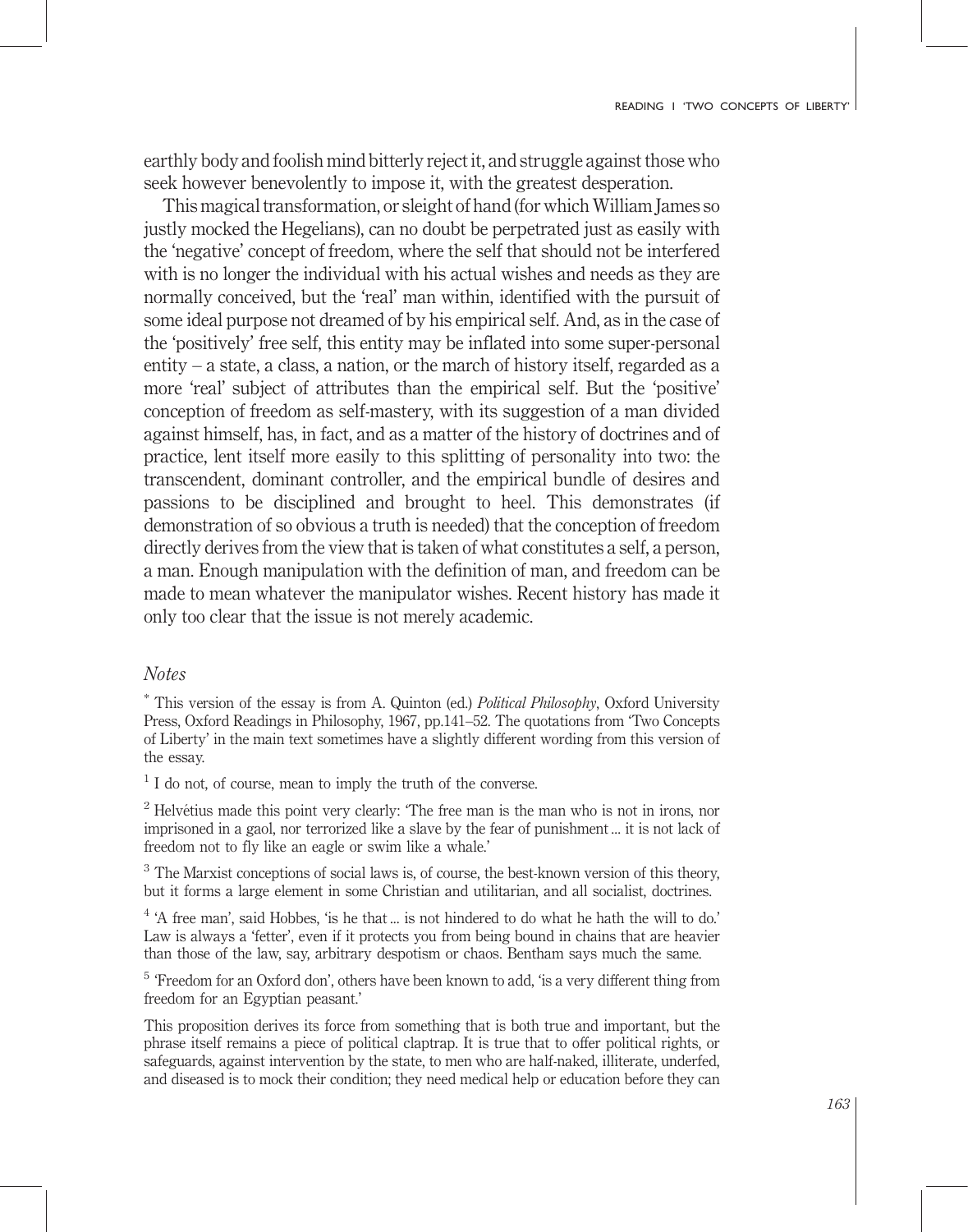understand, or make use of, an increase in their freedom. What is freedom to those who cannot make use of it? Without adequate conditions of freedom what is the value of freedom? First things come first: there are situations, as a nineteenth-century Russian radical writer declared, in which boots are superior to the works of Shakespeare, individual freedom is not everyone's primary need. For freedom is not the mere absence of frustration of what ever kind; this would inflate the meaning of the word until it means too much or too little. The Egyptian peasant needs clothes or medicine before, and more than personal liberty, but the minimum freedom that he needs today, and the greater degree of freedom that he may need tomorrow, is not some species of freedom peculiar to him, but identical with that of professors, artists and millionaires.

What troubles the consciences of Western liberals is not, I think, the belief that the freedom that men seek differs according to their social or economic conditions, but that the minority who possess it have gained it by exploiting or, at least, averting their gaze from the vast majority who do not. They believe, with good reason, that if individual liberty is an ultimate end for human beings, none should be deprived of it by others; least of all that some should enjoy it at the expense of others. Equality of liberty, not to treat others as I should not wish them to treat me; repayment of my debt to those who alone have made possible my liberty or prosperity or enlightenment; justice, in its simplest and most universal sense – these are the foundations of liberal morality. Liberty is not the only goal of men. I can, like the Russian critic Belinsky, say that if others are to be deprived of it  $-$  if any brothers are to remain in poverty, squalor, and chains – then I do not want it for myself. I reject it with both hands and infinitely prefer to share their fate. But nothing is gained by a confusion of terms. To avoid glaring inequality or wide-spread misery I am ready to sacrifice some, or all, of my freedom: I may do so willingly and freely: but it is freedom that I am giving up for the sake of justice or equality or the love of my fellow men. I should be guilt-stricken, and rightly so, if I were not, in some circumstances, ready to make this sacrifice. But a sacrifice is not an increase in what is being sacrificed, namely freedom, however great the moral need or the compensation for it. Everything is what it is: liberty is liberty, not equality or fairness or justice or culture or human happiness or a quiet conscience. If the liberty of myself or my class or nation depends on the misery of a number of other human beings, the system which promotes this is unjust and immoral. But if I curtail or lose my freedom, in order to lessen the shame of such inequality, and do not thereby materially increase the individual liberty of others, an absolute loss of liberty occurs. This may be compensated for by a gain in justice or in happiness or in peace, but the loss remains, and it is a confusion of values to say that although my 'liberal', individual freedom may go by the board, some other kind of freedom – 'social' or 'economic' – is increased. Yet it remains true that the freedom of some must at times be curtailed to secure the freedom of others. Upon what principle should this be done? If freedom is a sacred, untouchable value, there can be no such principle. One or other of these conflicting principles must at any rate in practice yield: not always for reasons which can be clearly stated, let alone generalized into rules or universal maxims.

<sup>6</sup> This is but another illustration of the natural tendency of all but a very few thinkers to believe that all the things they hold good must be intimately connected, or at least compatible, with one another. The history of thought, like the history of nations, is strewn with examples of inconsistent, or at least disparate, elements artificially yoked together in a despotic system, or held together by the danger of some common enemy. In due course the danger passes, and conflicts between the allies arise, which often disrupt the system, sometimes to the great benefit of mankind.

<sup>7</sup> See the valuable discussion of this in Michael Villey, *Leçons d'Histoire de la Philosophie du* Droit, who traces the embryo of the notion of subjective rights to Occam.